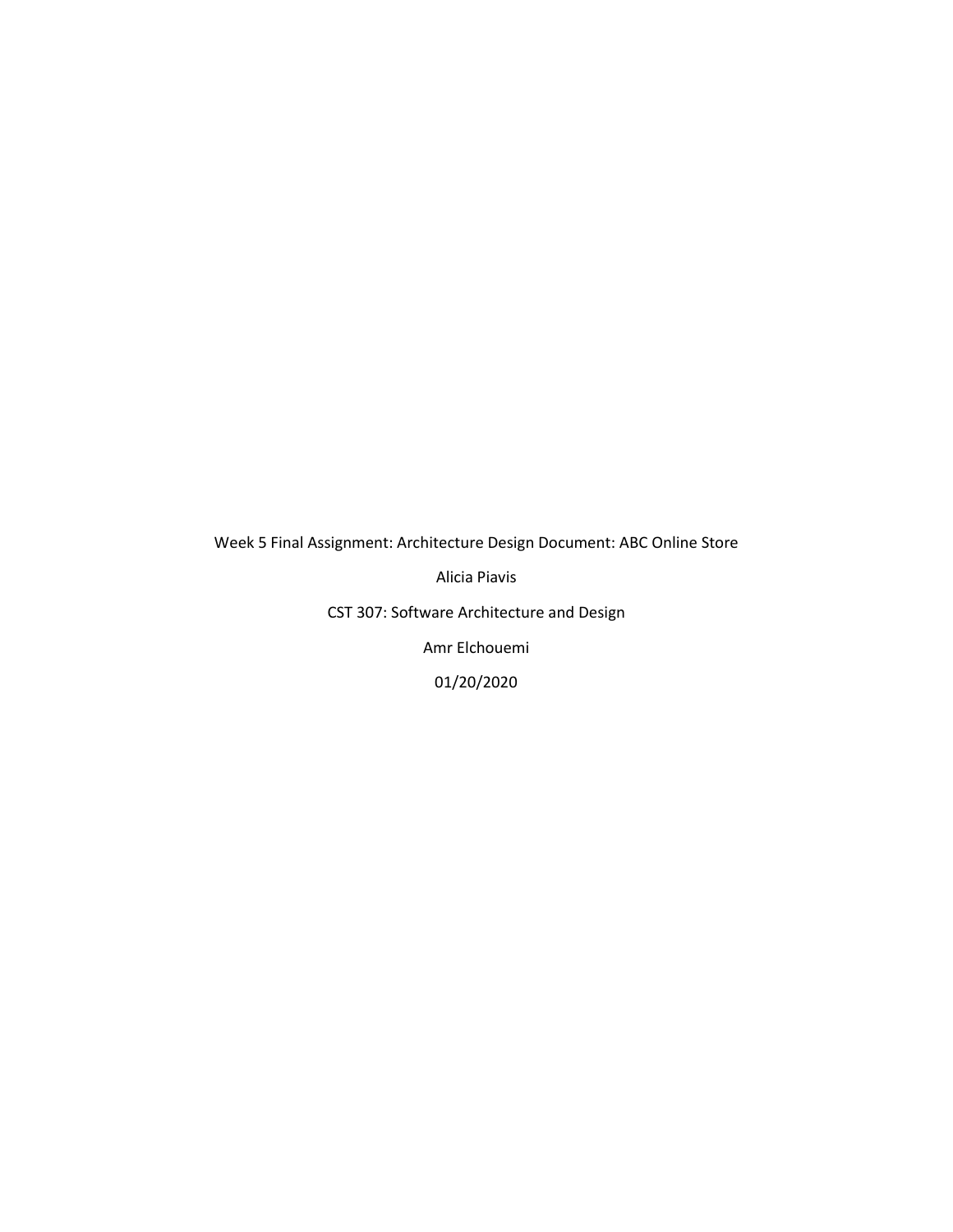## **Table of Contents**

| $\begin{minipage}[c]{0} \begin{tabular}{l} \textbf{O} \textbf{verview} \end{tabular} \end{minipage} \begin{minipage}[c]{0.9\linewidth} \textbf{O} \textbf{verview} \end{minipage} \end{minipage} \begin{minipage}[c]{0.9\linewidth} \textbf{O} \textbf{verview} \end{minipage} \begin{minipage}[c]{0.9\linewidth} \textbf{O} \textbf{verview} \end{minipage} \begin{minipage}[c]{0.9\linewidth} \textbf{O} \textbf{verview} \end{minipage} \end{minipage} \begin{minipage}[c]{0.9\linewidth} \textbf{O}$ |
|----------------------------------------------------------------------------------------------------------------------------------------------------------------------------------------------------------------------------------------------------------------------------------------------------------------------------------------------------------------------------------------------------------------------------------------------------------------------------------------------------------|
|                                                                                                                                                                                                                                                                                                                                                                                                                                                                                                          |
|                                                                                                                                                                                                                                                                                                                                                                                                                                                                                                          |
|                                                                                                                                                                                                                                                                                                                                                                                                                                                                                                          |
|                                                                                                                                                                                                                                                                                                                                                                                                                                                                                                          |
|                                                                                                                                                                                                                                                                                                                                                                                                                                                                                                          |
|                                                                                                                                                                                                                                                                                                                                                                                                                                                                                                          |
|                                                                                                                                                                                                                                                                                                                                                                                                                                                                                                          |
|                                                                                                                                                                                                                                                                                                                                                                                                                                                                                                          |
|                                                                                                                                                                                                                                                                                                                                                                                                                                                                                                          |
|                                                                                                                                                                                                                                                                                                                                                                                                                                                                                                          |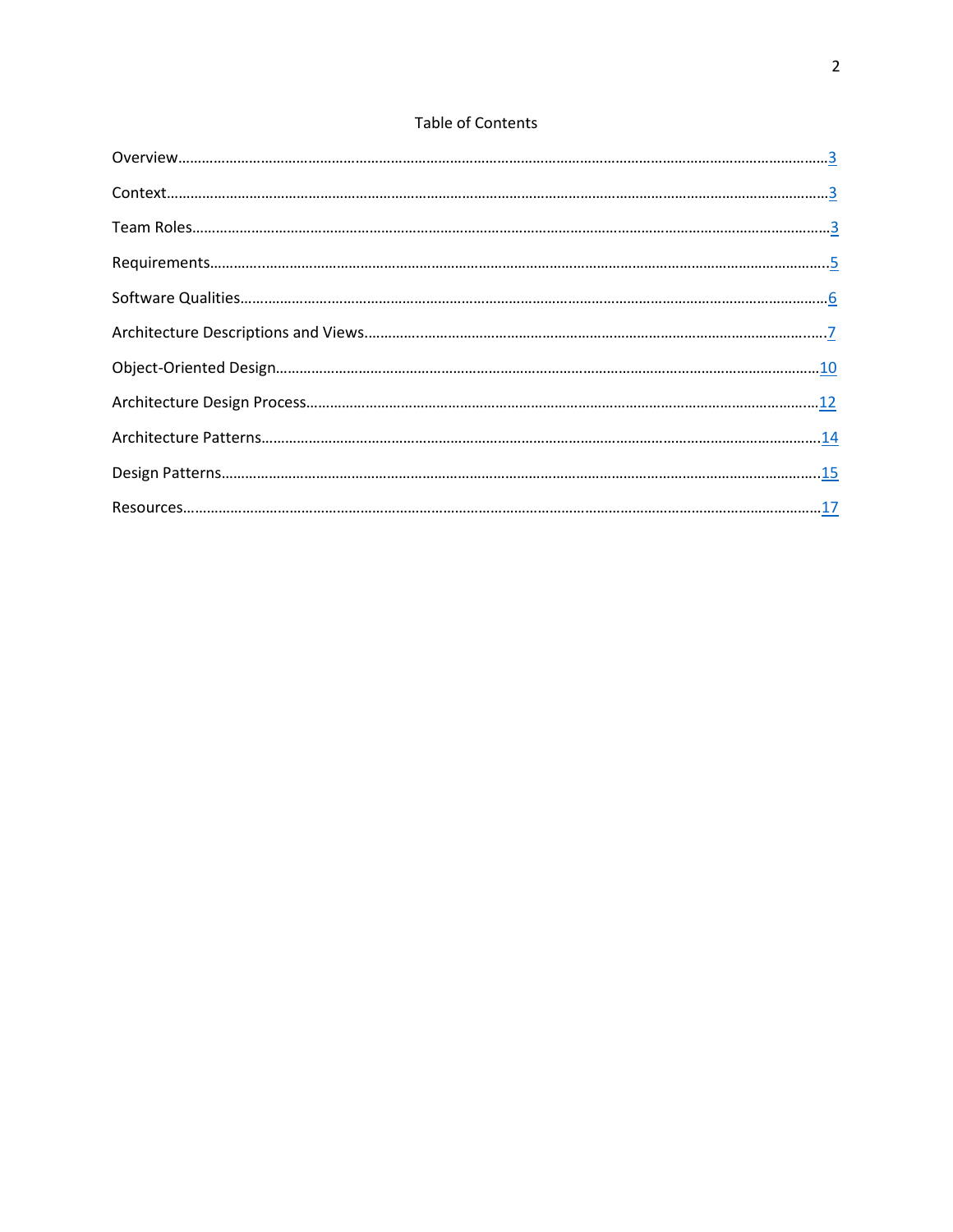# Architecture Design Document: ABC Online Store

## <span id="page-2-0"></span>**Overview**

This design document outlines the architecture and design for the new ABC online store (e-commerce system). The team for the project will require one applications architect, one database administrator, three software engineers, and one product manager. The system will involve two architectural patterns—layered and MVC—and a number of design patterns including prototype, singleton, observer, iterator, state, session, transaction, and memento. Business and application views have been included in the form of a use case diagram, activity diagram, sequence diagram, deployment diagram, and class diagram. The object-oriented design for the system is outlined in the document as well.

# <span id="page-2-1"></span>**Context**

This project aims to fulfill a request from the CEO of the ABC store Corporation to build an e-commerce site that will draw business back to ABC stores from other e-commerce competitors, such as eBay and Amazon. ABC store sales and growth have dropped significantly since the early 2000's when other ecommerce sites emerged and allowed customers to purchase items 24/7 from the comfort of their homes. By allowing ABC customers the opportunity to purchase ABC store items online, and then choose if they would like instore pickup or delivery, the CEO hopes that business will be restored to the growth rates ABC stores were experiencing in the 1980's. The e-commerce site will also allow ABC stores to expand business by allowing third party vendors to sell similar items, for which ABC stores will collect a percentage of the profits. This project will require a team of architects, database administrators, product managers and engineers.

# <span id="page-2-2"></span>Team Roles

Applications Architect

Key Responsibilities

- Keep up with changing technical landscape
- Work closely with product manager and stakeholders
- Contribute to product architecture, design patterns, tools/framework selection and nonfunctional requirements
- Create innovative solutions to solve business challenges and enable rapid product development
- Work closely with onsite and offshore teams
- Design and develop large scale customer facing enterprise e-commerce application
- Be a mentor to the development team
- Develop and deploy microservices in cloud environment
- Communicate with customers and C-level executives
	- \* Responsibilities are modified from various job postings on Indeed.com (n.d.)

## Database Administrator

### Key Responsibilities

• Design, implement and administer database and instance access and security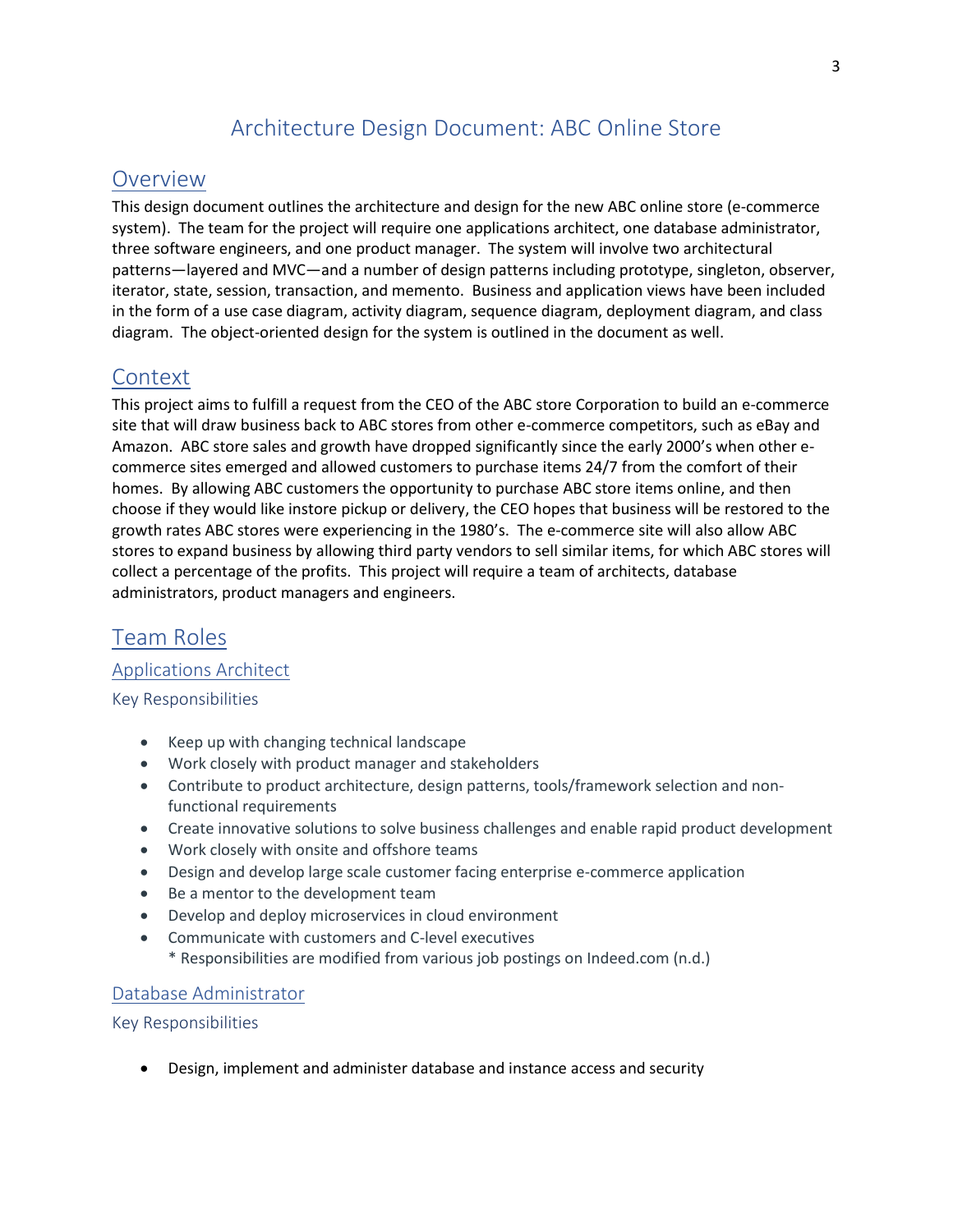- Perform day-to-day database administration activities to ensure integrity, security, performance, and availability of production and development environments
- Make recommendations to improve database and application design standards
- Work closely with other members of the development team to support project design, implementation and deliverables
- Create scheduled processes (SQL Agent Jobs, SSIS packages, PowerShell scripts, etc.) to automate routine functions
- Build SQL Server Integration Services packages and SQL Server Reporting Services reports
- Resolve database issues with support from the software engineers and applications architect \* Responsibilities are modified from various job postings on Indeed.com (n.d.)

## Software Engineer

### Key Responsibilities

- Develop and maintain a new e-commerce application for ABC Stores
- Perform unit testing throughout the software development lifecycle
- Communicate with other members of the project team to ensure that software requirements are met
- Participate in daily scrum meetings and other scrum ceremonies
- Work with the applications architect and product manager to plan new features
- Develop a broad understanding the code base
- Maintain version control with GitHub
	- \* Responsibilities are modified from various job postings on Indeed.com (n.d.)

## Product Manager

### Key Responsibilities

- Create a product roadmap that addresses the project deadline, and accounts for unexpected slowdowns in the development process
- Support and review architecture, design, and development to ensure that business objectives and project goals are being met
- Assist with requirements gathering and refinement
- Represent the voice of the customer
- Identify new opportunities and possible future features
- Assure business commitments can be made and kept by the product team
- Communicate with stakeholders on status, trade-offs, issues and dependencies
- Rapid and appropriate escalation of critical issues
- Facilitate scrum ceremonies
	- \* Responsibilities are modified from various job postings on Indeed.com (n.d.)

## How the These Roles Will Work Together to Complete the Project

This project team will involve:

- one applications architect
- one database administrator
- three software engineers
- one product manager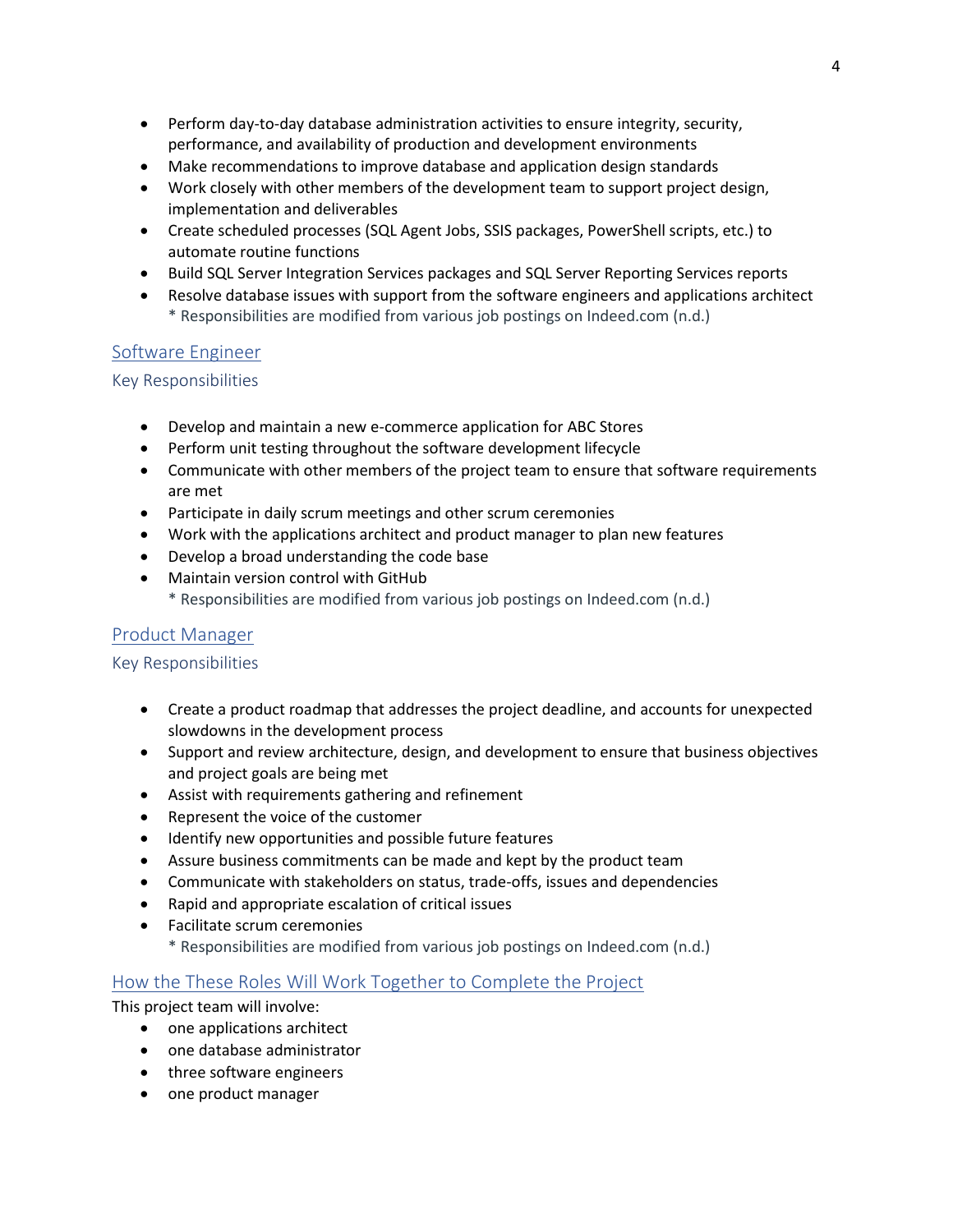These roles will support one another throughout the lifecycle of the project. The process will require close communication in order to refine project requirements, architect the system for the ABC store ecommerce and inventory application, design the system, develop and test the software, and fulfill functional and non-functional requirements. By working collaboratively, involving stakeholders throughout the process, employing agile methods, and utilizing the scrum framework, the team will be able to achieve the ultimate project goal, customer satisfaction.

# <span id="page-4-0"></span>Requirements

Goals

- Create an online presence for the ABC stores
- Maintain the physical stores for ABC and leverage these stores as an advantage versus pure online stores like Amazon
- Link ABC stores and the online business to the key vendors in a way to reduce the inventory cost and pass that savings to ABC customers
- Link the online business to major carriers like Fedex, UPS, and DHL to minimize the cost of shipping to customers
- Create a portal within the ABC online stores where customers can also sell similar products with a small percentage that will go to ABC business
- Ensure that the online ABC business is available 24/7 without any interruption.

## Functional Requirements

- Customers should be able to search for ABC store items through an online e-commerce website
- Customers should be able to purchase items from ABC stores online
- Customers should be able to choose whether they want to pick up the item in the store, or have it shipped to them
- Customers and store managers should be able to view the inventory for a specific item across different ABC stores
- Customers should be able to select Fedex, UPS, or DHL as a shipping option when they check out
- Vendors should be able to receive an automated notification when inventory for an item they provide is low at an ABC store
- Vendors/customers should be able to sell similar products on the ABC website, with a percentage going to the ABC stores

## Non-Functional Requirements

- The ABC online store should be available 24/7 without any interruption
- A customer should be able to create an account within 1 minute
- A customer should be able to find and purchase an item online within 2 minutes
- Customer information should be kept secure (passwords for accounts should be encrypted)
- The website should be available on all major web browsers (Chrome, Firefox, Safari, Internet Explorer & Edge)
- The website should be accessible and adhere to ADA best practices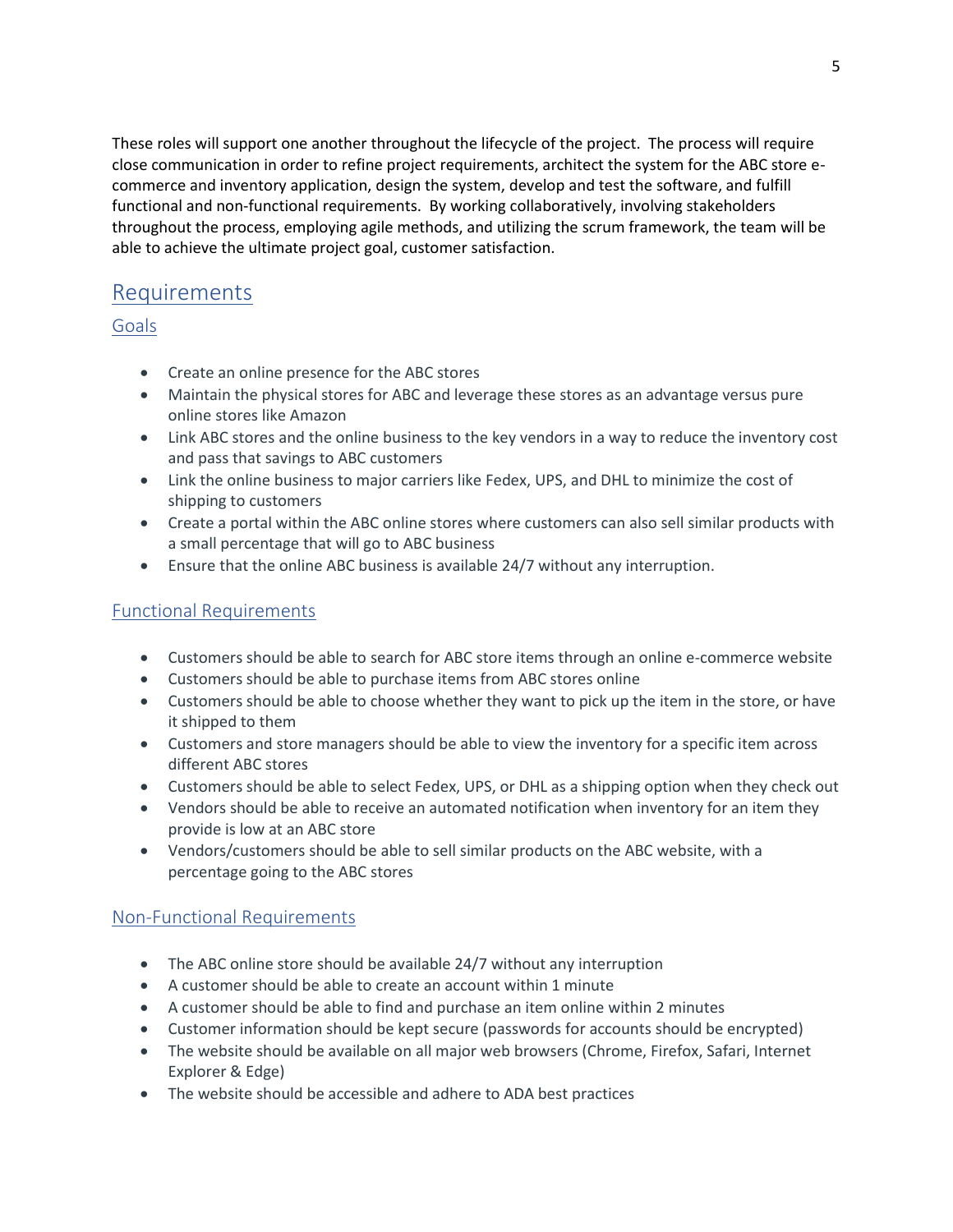• The website should be culturally sensitive, so that the user base can grow outside of the US

# <span id="page-5-0"></span>Software Qualities

## External Qualities

## Availability

• The ABC online store should be available 24/7 without any interruption

### *Impact*

This is one of the project goals that was presented by the CEO. Any downtime in the system will directly affect revenue generated from the online stores. Downtime will also affect the user experience and possibly deter users from returning to the site in the future. Any scheduled maintenance should avoid peak hours.

### Usability

- A customer should be able to create an account within 1 minute
- A customer should be able to find and purchase an item online within 2 minutes
- The website should be accessible and adhere to ADA best practices

### *Impact*

Usability affects whether or not users will return to the site. If the online store usability is not comparable to that of e-commerce competitors (eBay, Amazon, etc.), users may opt to use competitor e-commerce sites instead.

### Portability

- The website should be culturally sensitive, so that the user base can grow outside of the US
- The website should be available on all major web browsers (Chrome, Firefox, Safari, Internet Explorer & Edge)

### *Impact*

While the current state of ABC stores is that they have only a domestic presence, it is possible that the e-commerce site will allow for growth into international markets. In this case, it is important that the site is culturally sensitive. Furthermore, if the site is not accessible from all major web browsers, this will impact accessibility and the size of the user base.

## Internal Qualities

## Maintainability

- The system should have low coupling, high cohesion, and low lines of code (LOC)
- The system should be flexible, extensible, and modifiable
- The system should support preventative, adaptive, perfective, and corrective maintenance

### *Impact*

One of the goals of the new system is growth of the ABC business. With growth comes the need to modify and extend a system. Designing the ABC online store for maintainability will make the growth of the business and the e-commerce site more efficient and achievable. On the other hand, a lack of maintainability may impede growth and scalability.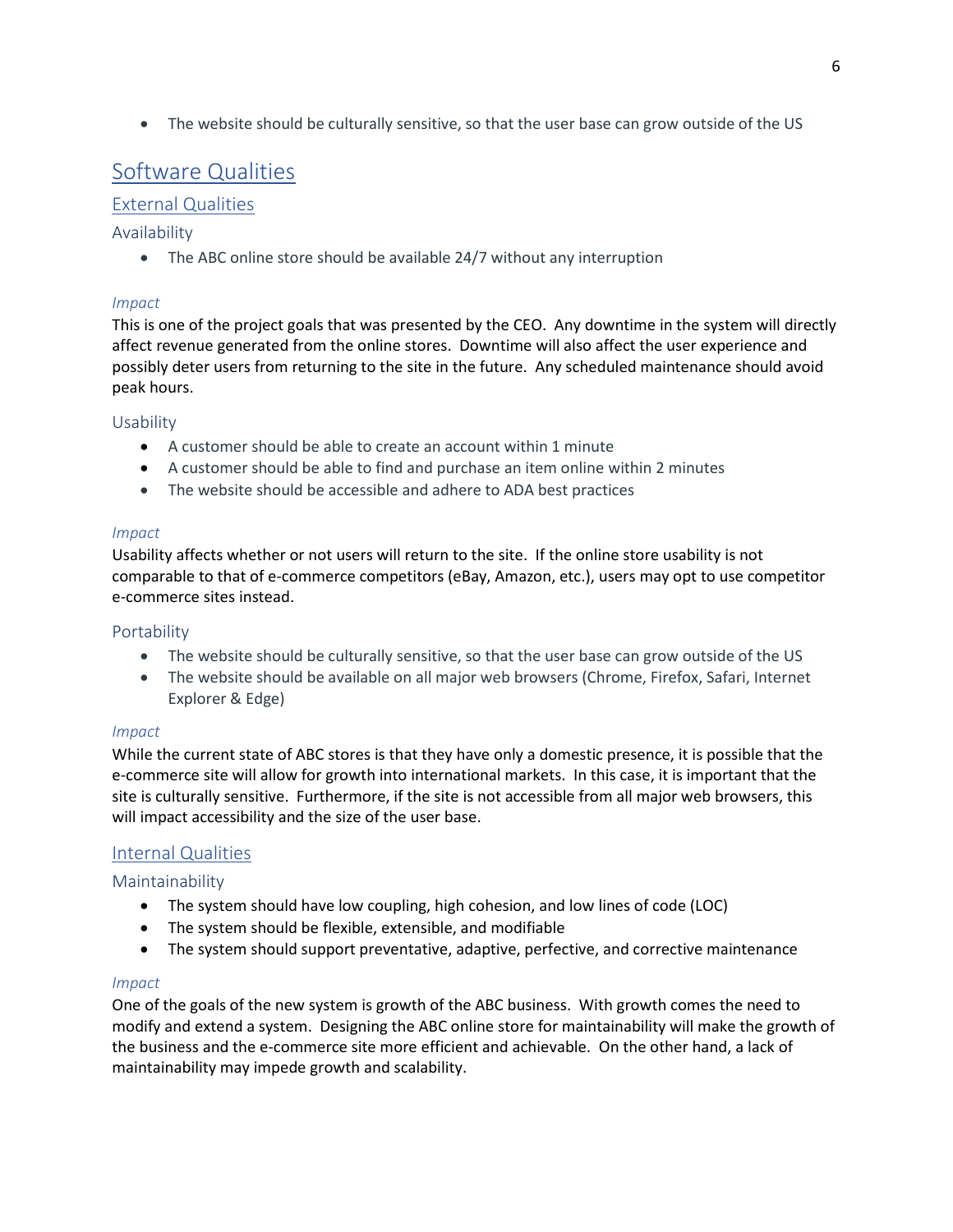#### Interoperability

- The system should employ common standards (ex. JSON and HTTPS)
- The system should implement interfaces

#### *Impact*

The implementation of common standards and interfaces increases the interoperability of a system. If interoperability is not considered during implementation, different parts of the system may interpret specifications differently, it could be difficult to integrate a new system in the future, integration tests may prove difficult, integration issues may exist during a new release of the software, and integrations may be difficult to maintain as new versions of different parts of the system are released (Ingeo, 2018).

#### **Testability**

- The system should support unit testing
- Tests should be self-documenting
- Tests should have high controllability, high observability, high isolatability, high automatability, and low complexity

#### *Impact*

Well-architected systems are testable. The ability to test the system throughout the implementation phase will allow developers to catch and correct errors in the code more quickly. This will reduce development time and costs, and lead to more reliable code.

# <span id="page-6-0"></span>Architecture Descriptions

### **Stakeholders**

- Users & Business Managers
- Database Designers & Administrators
- System & Software Engineers
- Acquirers, Operators, System Administrators, & System Managers

### Business Architectural Views

#### Use Case Diagram



*Figure 1.1 ABC Online Store Use Case Diagram* Click [here](https://drive.google.com/file/d/1i4hIrGvO827u3qY3fYZqxiA-7Se_LjGY/view?usp=sharing) to view the interactive UML Use Case Diagram.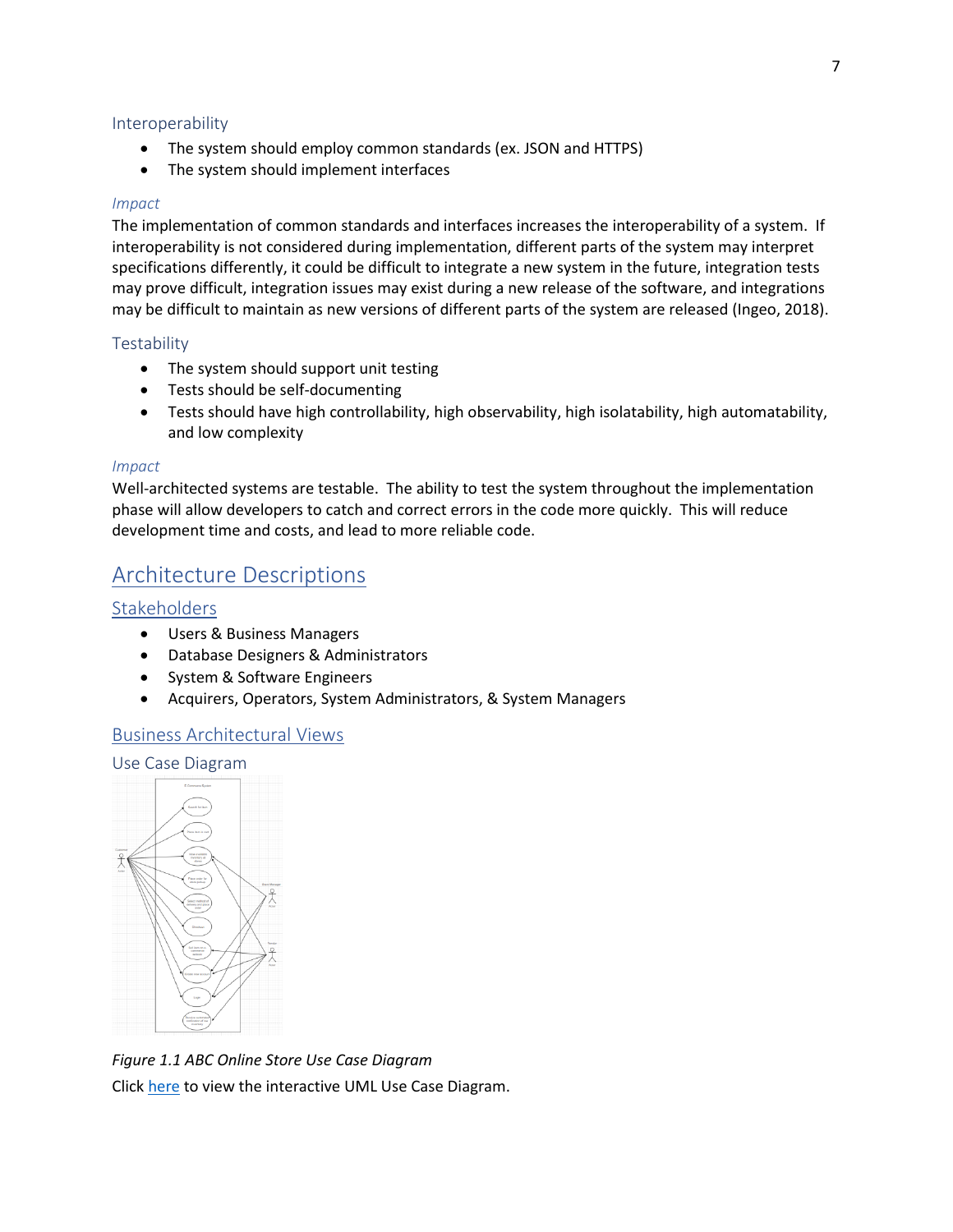



*Figure 1.2 ABC Online Store Activity Diagram*

Click [here](https://drive.google.com/file/d/1qdpYCDyklpILNA-mBNUXvRGQx9Rltsrs/view?usp=sharing) to view the interactive UML Activity Diagram.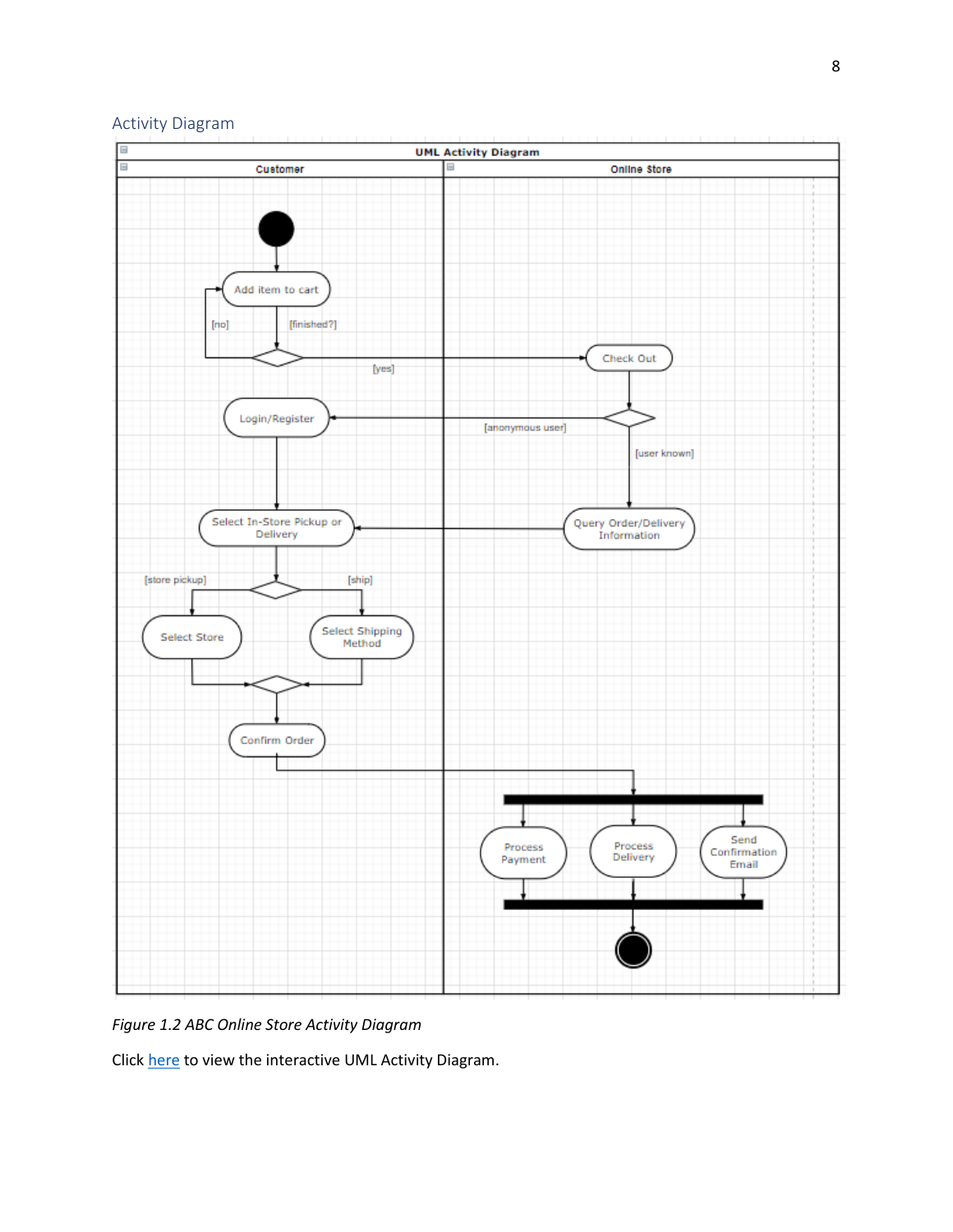## Application Architectural Views

## Sequence Diagram



## *Figure 1.3 ABC Online Store Sequence Diagram*

Click [here](https://drive.google.com/file/d/14ID7wf5veWfjs-HhNMrnSKqFbe1kMEK6/view?usp=sharing) to view the interactive UML Sequence Diagram.

## Deployment Diagram



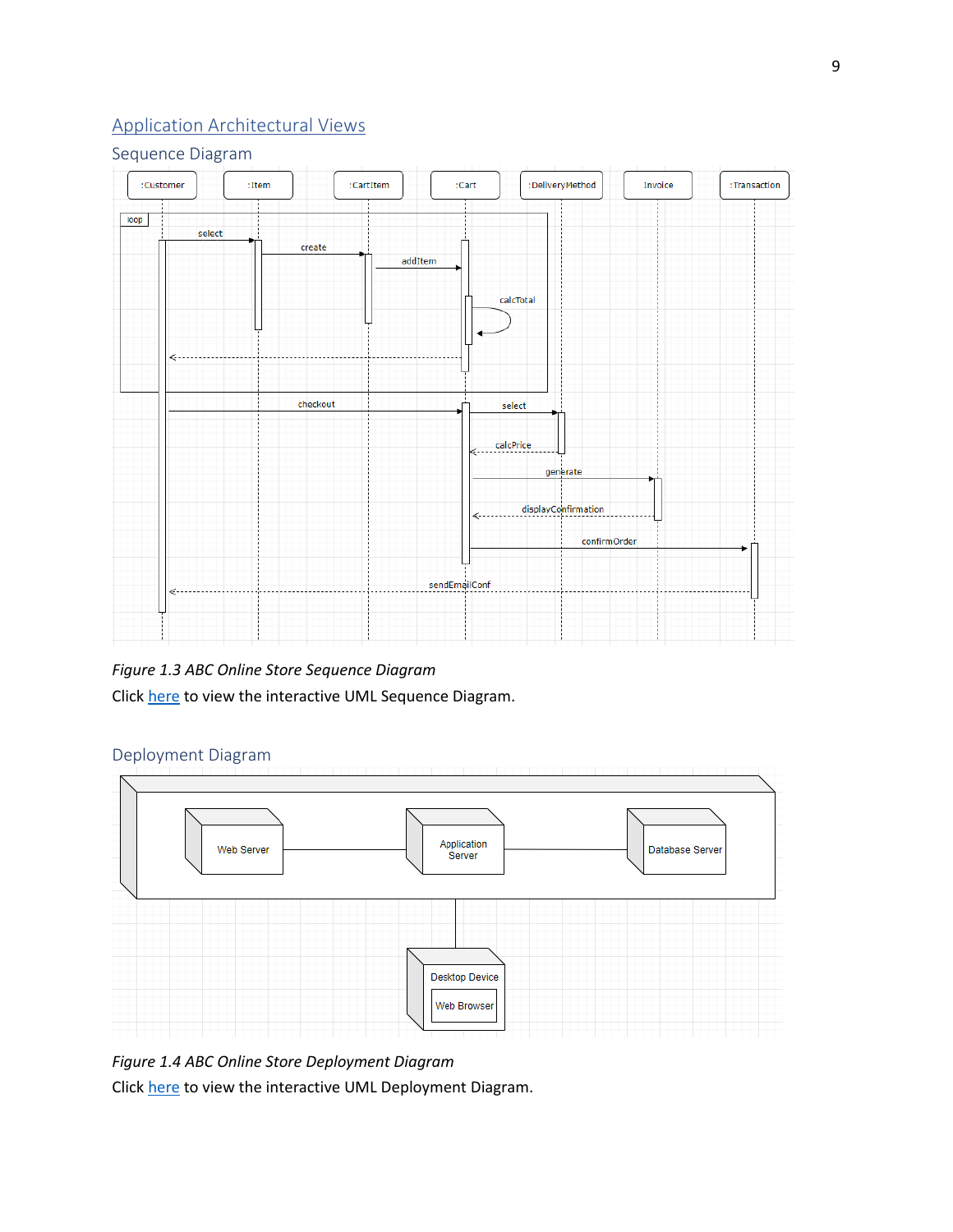### Class Diagram

Refer to Object-Oriented Design section below.

#### Online Store Ma etListOfProducts()  $\frac{1}{100}$ erType) r Name: string r Type):<br>r Email: Cart It Cart Item ID: int<br>Item Quantity: int<br>Item Total: int :mInfo(cartitemid)<br>:antity(cartitemid, qu string ltemid, qu createAccount() **J.** updat Cart ID: int<br>Cart Contents: array<br>Total Cost: int int ID: int or ID: int<br>or Name: string etCartInfo(cartId) ngern<br>⊦lD: int oducts: array haseHistory( icEmpl Delivery ID: int<br>Cart ID: int pper ID: int<br>pper Name: int<br>ps To: array Cart ID: int<br>Instore Pickup:<br>Store ID: int<br>Shipper ID: int<br>Shipping Optio jetDeliveryMethodInfo(deliveryId)<br>IndateDeliveryMethod(undateDeliv **Item ID:** int<br>Item Name: string Stor e ID: int<br>e Address: string<br>Dhan Number etrine List of Vendors Store Prione Numbe<br>Store Manager: int<br>Store Inventory: obi Quantity Av<br>Price: int Invoice ID: int<br>Total: int<br>Delivery Metho<br>Customer: int detStore Info(storeId) emAvailability(itemId) y<br>Method: int .<br>getSto entory(shipperId)<br>(storeId, itemId)

# <span id="page-9-0"></span>Object-Oriented Design

*Figure 1.5 ABC Online Store Class Diagram* Click [here](https://drive.google.com/file/d/11tUBeiHupB3lNzUxDWuqpxtPV_Tbsnjg/view?usp=sharing) to view the interactive UML Class Diagram.

## Use of Design Best Practices

## Encapsulation

Encapsulation involves separating features and methods in a class that are likely to change from those that will not (Dooley, 2017). This design principle prevents stable parts of the design from being affected by change. In Figure 1.5, the attributes related to an instance of a User will not change. For example, users of the ABC Online Store will always have an ID, user name, password, type, email, first name, last name, etc. However, over time the ABC Store Corporation may add new types of users that encompass new attributes. For example, Customer is a subclass of User that has unique attributes (i.e. billing address). Vendor is another subclass of User with unique attributes (i.e. products). ABC Stores may want to eventually add, or extend, new subclasses from User such as Administrator, Regional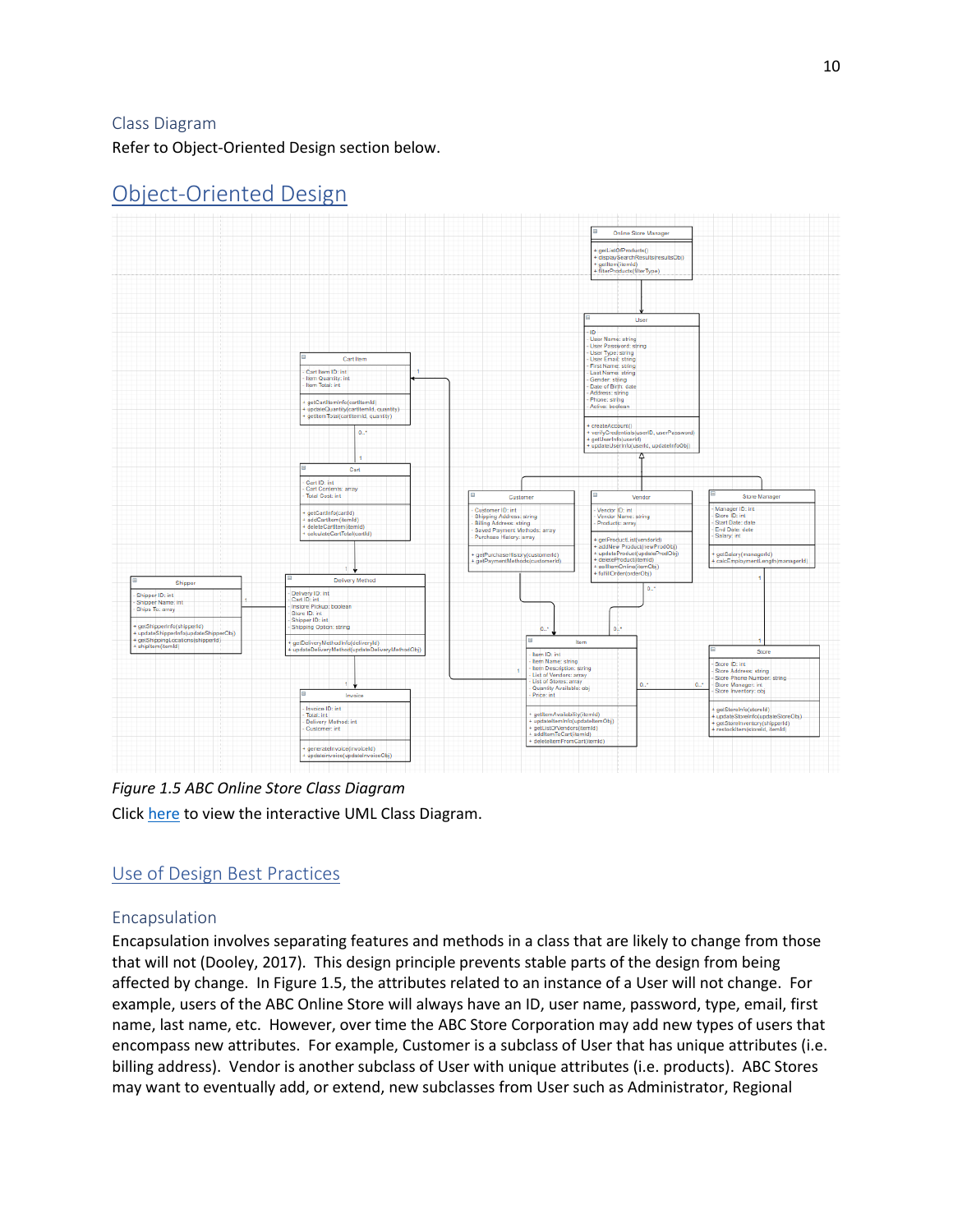Manager, etc. Because future subclasses may change, they are separated from the User class, which will not change over time. This is an example of encapsulation.

### Open-Closed Principle (OCP)

The open-closed principle (OCP) can also be observed in Figure 1.5. This principle is very closely related to encapsulation. *Extending the "Open-Closed Principle" to Automated Algorithm Configuration* (2019) states that in the OCP, "frameworks should be 'open' in the sense of being extensible via the addition of new components, but 'closed' in that they do not require framework modification to achieve this." This means that attributes and methods that will not vary should be abstracted up into a super class. Therefore, when new features are requested, they can simply be added to the code, rather than requiring the modification of existing code. Again, the abstraction of the commonalities that the Customer, Vendor, and Store Manager classes share into the User class is an example of OCP. The User class is closed to modification, but open to extension. If new subclasses of User need to be added (Administrator, Regional Manager, etc.), this can easily be achieved without modifying existing code.

### Don't Repeat Yourself (DRY)

Don't Repeat Yourself (DRY) attempts to avoid duplicate code. Whenever the same behavior can be observed in two or more places across a system, the behavior should be abstracted into a class (Dooley, 2017). This way, the behavior can be inherited and reused by instances of that class. In Figure 1.5, the User class is an abstraction of the Customer, Vendor, and Store Manager classes. Because the Customer, Vendor, and Store Manager classes share similar behaviors within the ABC Online Store (i.e. createAccount() and verifyCredentials()), these behaviors have been abstracted out into a separate class called User. This prevents the createAccount() and verifyCredentials() methods from being repeated in all three of the Customer, Vendor, and Store Manager classes.

## Single-Responsibility Principle (SRP)

The single responsibility principle (SRP) is also utilized in the design of the ABC online store. As Dooley (2017) states, "A cohesive class does one thing well, and doesn't try to do anything else." In other words, a class should have a single functionality that it executes well, and each class should only have one reason to change. Classes that follow the SRP are marked by high levels of cohesion. According to *Refactoring - Improving Coupling and Cohesion of Existing Code* (2004), cohesion is "the degree to which elements of a class belong together" (Du Bois, Demeyer, & Verelst, 2004). An example of cohesion and the SRP can be seen in the CartItem class in Figure 1.5. This class has a single responsibility, to track a particular type of item in a customer's cart and the desired quantity of that item. This class allows a user to update the quantity of an individual item in the cart before they checkout. The CartItem class does not need all of the data pertaining to a particular item (such as item name, description, vendors, etc.), since that information is abstracted within the Item class. Therefore, the CartItem class encompasses a single responsibility, and everything within the class is cohesive, meaning it belongs together.

## Liskov Substitution Principle (LSP)

The Liskov substitution principle (LSP) means that, "When you derive one object from another, the baselevel semantics should not change. If you find yourself writing branching logic so that your function does one thing if provided with a base class, but something else for a derived class, you have violated this principle." (Spencer and Richards, 2015). To break this down, inheritance in object-oriented design should be clear and purposeful. There should never be an instance of a class that does not use an attribute or behavior of the superclass that it inherits from. Let's suppose that in Figure 1.5, billing address, vendor name, and store ID were listed as attributes under the User class instead of in the Customer, Vendor, and Store Manager classes respectively. This would mean that the vendor name attribute in User would be inherited but unused when instantiating a Customer object. Similarly, the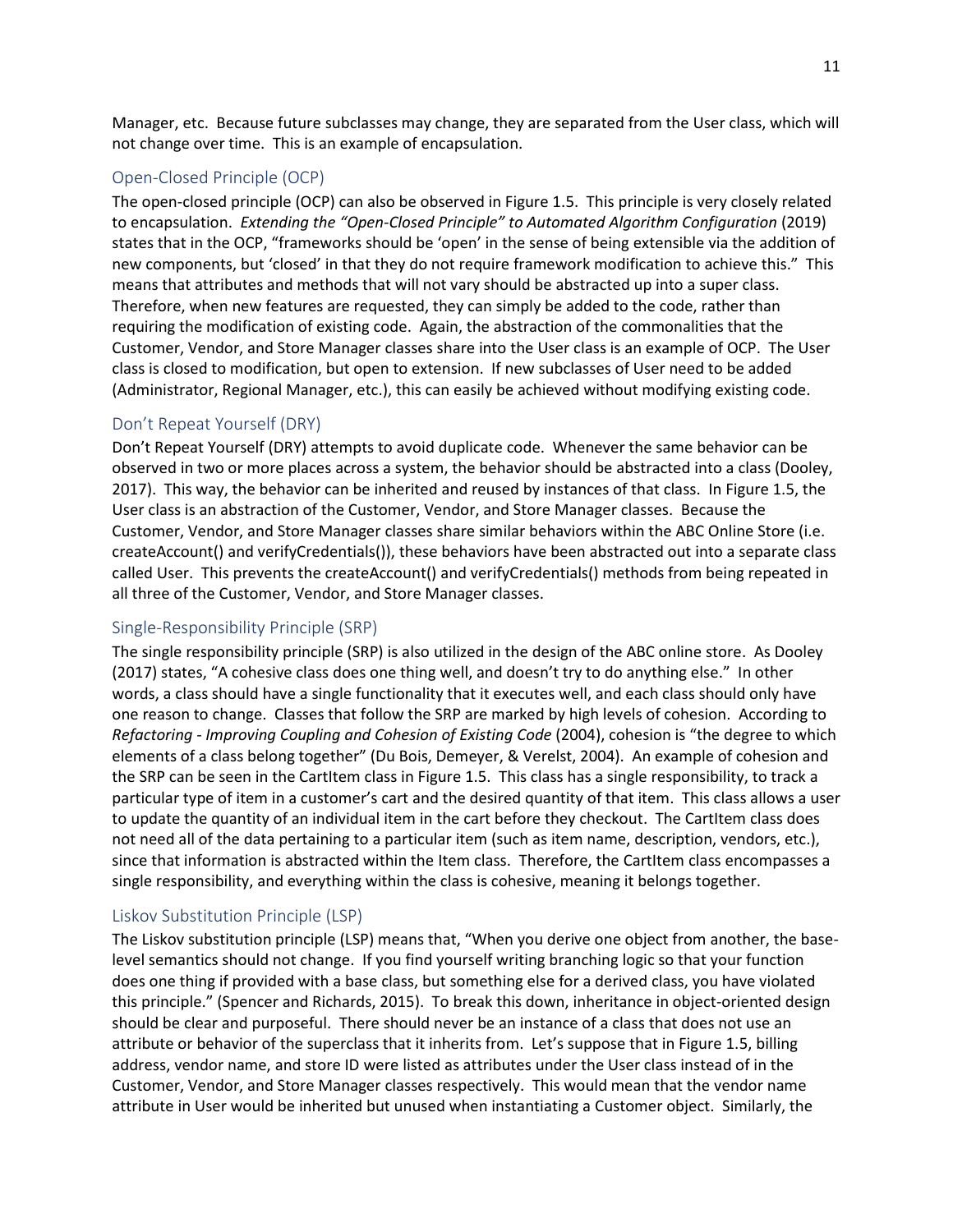billing address would be inherited but unused when instantiating a Store Manager object. Likewise, the store ID would be inherited but unused when instantiating a Vendor object. This would violate the LSP. Instead, billing address is placed in the Customer class because it is unique to Customer, vendor name is placed in the Vendor class because it is unique to Vendor, and store ID is placed in the Store Manager class because it is unique to Store Manager. By doing this, we make all of the attributes inherited from the User class applicable to the subclasses.

### Dependency Inversion Principle (DIP)

The basis for the dependency inversion principle (DIP) is that, "dependency modules are inverted for the purpose of rendering high-level modules independent of the low-level module implementation details" (Haoyu & Haili, 2012). Typically, in a top-down design approach, high level modules depend on the implementation of code at lower levels. The DIP is the inverse of that concept. Dooley (2017) goes on to explain the concept further, "The modules that contain the high-level business rules should take precedence over, and be independent of, the modules that contain the implementation details." In Figure 1.5, the User class exhibits the DIP, because it can still function without the lower level modules such as Customer, Vendor, and Store Manager. In other words, if the Customer, Vendor, and Store Manager classes did not exist, a generic User could still be instantiated using the attributes and behaviors within the User class.

### Principle of Least Knowledge (PLK)

The principle of least knowledge (PLK), also known as the Law of Demeter, means that objects should be loosely coupled. *An Empirical Study on the Developers' Perception of Software Coupling* (2013) describes coupling as, "the measure of the strength of association established by a connection from one module to another." This means that modules, or classes, should function independently of one another. This is true of the design for the ABC online store, as there are very few instances where a class possesses a method that relies on information from another class (the addCartItem(itemId) method in the Cart class, which takes the argument itemId). By implementing the single-responsibility principle and making classes more independent from one another, the PLK can be enforced.

# <span id="page-11-0"></span>Architecture Design Process

## Attribute-Driven Design (ADD)

The ADD (attribute-driven design) method was selected for the design of the ABC online store because the success of the store depends on customer and client satisfaction. Often, functional requirements are more heavily prioritized in software development projects. However, non-functional requirements, such as quality attributes, are just as important to consider. This is because quality attributes can both directly and indirectly affect the user experience. *A Prescriptive Approach to Quality-Focused System Architecture* (2017) states, "A system is considered successful if it meets stakeholder needs." Because the success of the ABC online store is heavily dependent upon user satisfaction, the ADD method was deemed the most practical.

ADD is a decomposition process which focuses on quality attributes in order to design the software architecture (Gielen, n.d.). In comparing ADD to the other architectural design processes, Zimeo, Oliva, Baldi, & Caracciolo (2013) state, "The ADD method, to design complex software systems, suggests to identify the architectural drivers from the software requirements with the aim of selecting the proper architectural patterns to adopt as a reference guide for the whole design phase. This allows software architects to reuse the consolidated experience as an existing knowledge base to reduce the design effort." ADD is beneficial because it is a step-by-step, iterative process that allows trade-offs between attributes to be revealed early on in the development process. This is beneficial to users of the ABC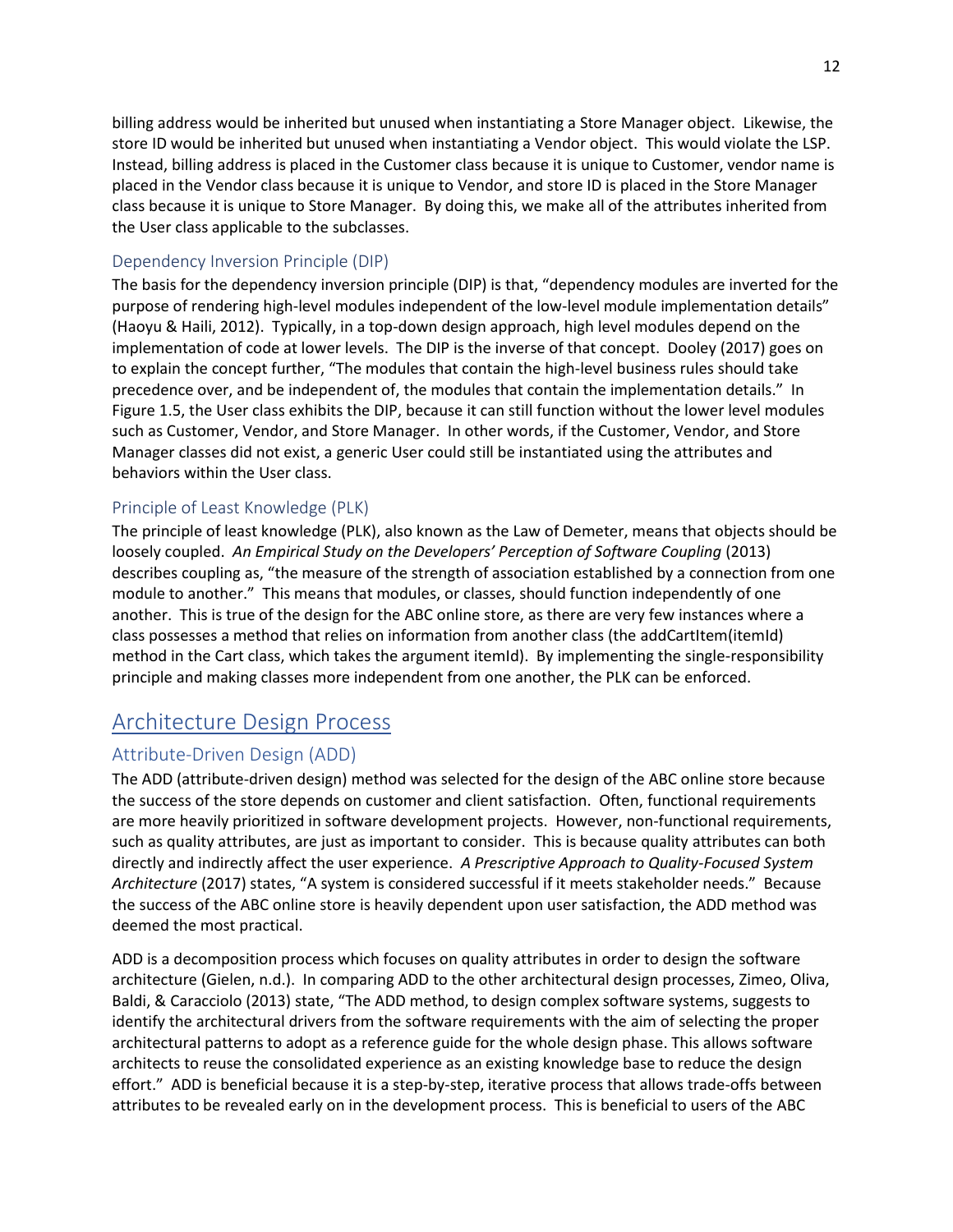online store, as they will likely see increased usability, security, performance, and availability. Figure 1.6 shows the ADD process.



*Figure 1.6 ADD Process (Ingeno, 2018)*

Click [here](https://drive.google.com/file/d/14ID7wf5veWfjs-HhNMrnSKqFbe1kMEK6/view?usp=sharing) to view the interactive UML Sequence Diagram.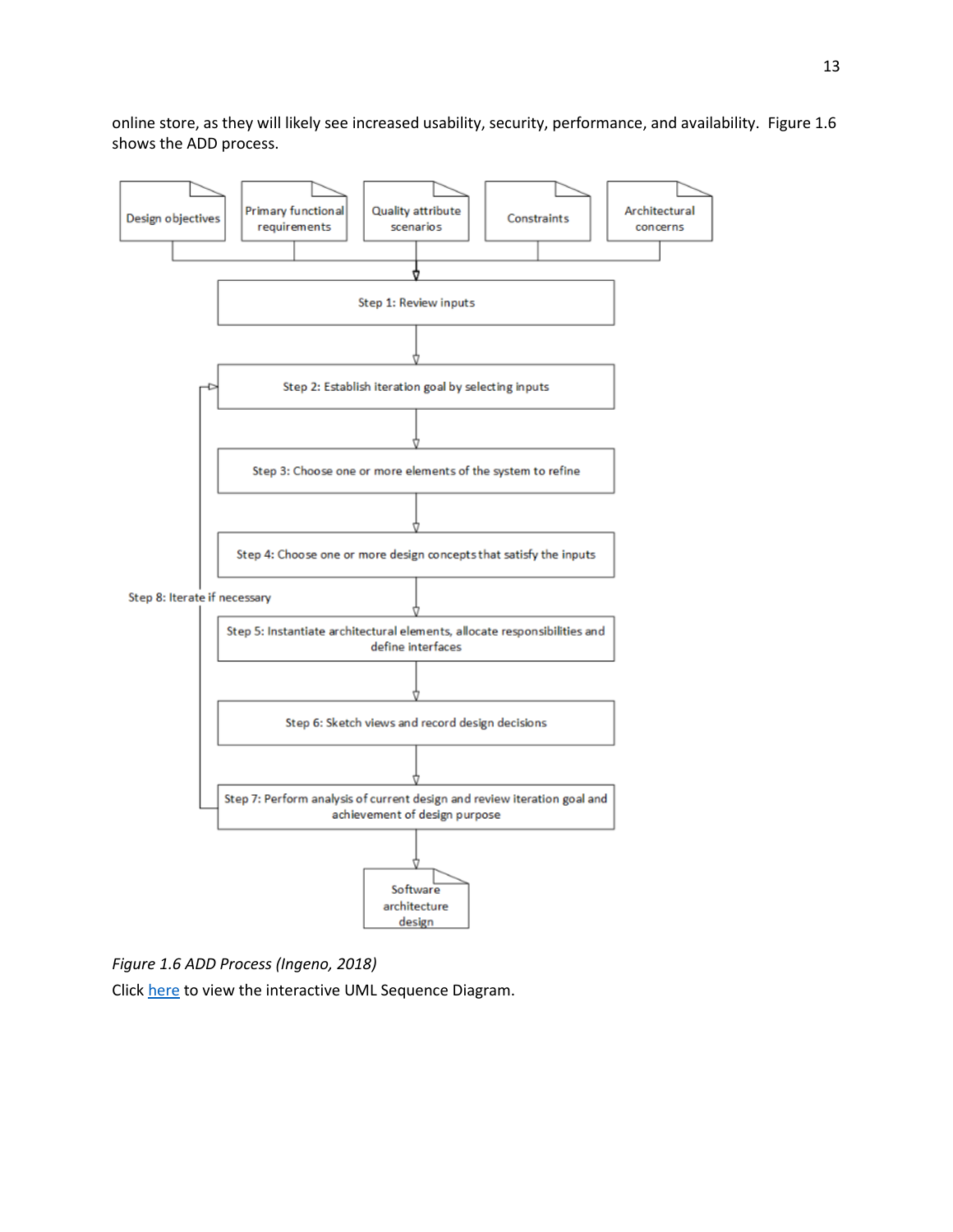# <span id="page-13-0"></span>Architecture Patterns

The architecture patterns selected to implement the ABC online store are the layered pattern and the model-view-controller pattern. This decision was made after studying effective architecture patterns for e-commerce systems. The research resulted in the following:

"A widespread architectural pattern that satisfies self-service interaction model is Model View Controller. This pattern, with its main variants (Model View Presenter and Presentation Abstraction Controller are the most known), suggests the organization of the presentation layer and its decoupling from the model of enterprise systems. However, additional patterns are needed to help the design of the other layers proposed by multi-layer and multi-tier decompositions. The layered organization allows for a clear separation of presentation, application logic and data management that multi-tiered architectures exploit in order to partition the different functional components onto dedicated resources, so ensuring important nonfunctional attributes, such as security, scalability, efficiency and data persistence" (Zimeo, Oliva, Baldi, & Caracciolo, 2013).

These findings show that MVC is commonly applied in the e-commerce space due to it's support of selfservice interaction models (like the UI of the ABC online store). However, the findings show that use of the MVC pattern alone is not enough, since it only addresses the UI. A layered architecture pattern can be applied in this case to address the full needs of the system and compliment the MVC model selected for user interactions. Together these patterns will support security, scalability, efficiency, and data persistence, all of which are desired for the ABC online store.

### Layered Architecture

#### Rationale

One of the architecture patterns selected for the ABC online ordering system is a layered architecture. According to Mark Richards (2015), "The most common architecture pattern is the layered architecture pattern, otherwise known as the n-tier architecture pattern." Layered architecture describes software that is organized into horizontal layers that are stacked on top of one another, which information can pass through. The three most common layers are presentation (which handles the user interface), business (which handles the business logic of the application), and data (which handles interactions with data sources, as well operations within tables). This pattern was chosen for the ABC online store because layered architectures are often implemented when it is beneficial to split a system into smaller components or layers that can be spread across servers, and when increased reliability is a priority (Packt Editorial Staff, 2018). In the case of the ABC online store, reliability is an important quality attribute, so a layered architecture is the most desirable.

#### Model-View-Controller

#### Rationale

Model-view-controller (MVC) was also selected as an architectural pattern for the ABC online store because this pattern is common in World Wide Web applications. The MVC pattern divides an application into three parts in an attempt to present information to the user differently than the way it gets represented internally. This make for a better user interface (UI) and user experience (UX): "MVC mostly relates to the UI / interaction layer of an application" (GeeksforGeeks, n.d.). The first part of MVC is Model. The Model holds the application data, but no logic as to how the data gets presented. The second part of MVC is View. The View presents data to the user. The Controller is the third part of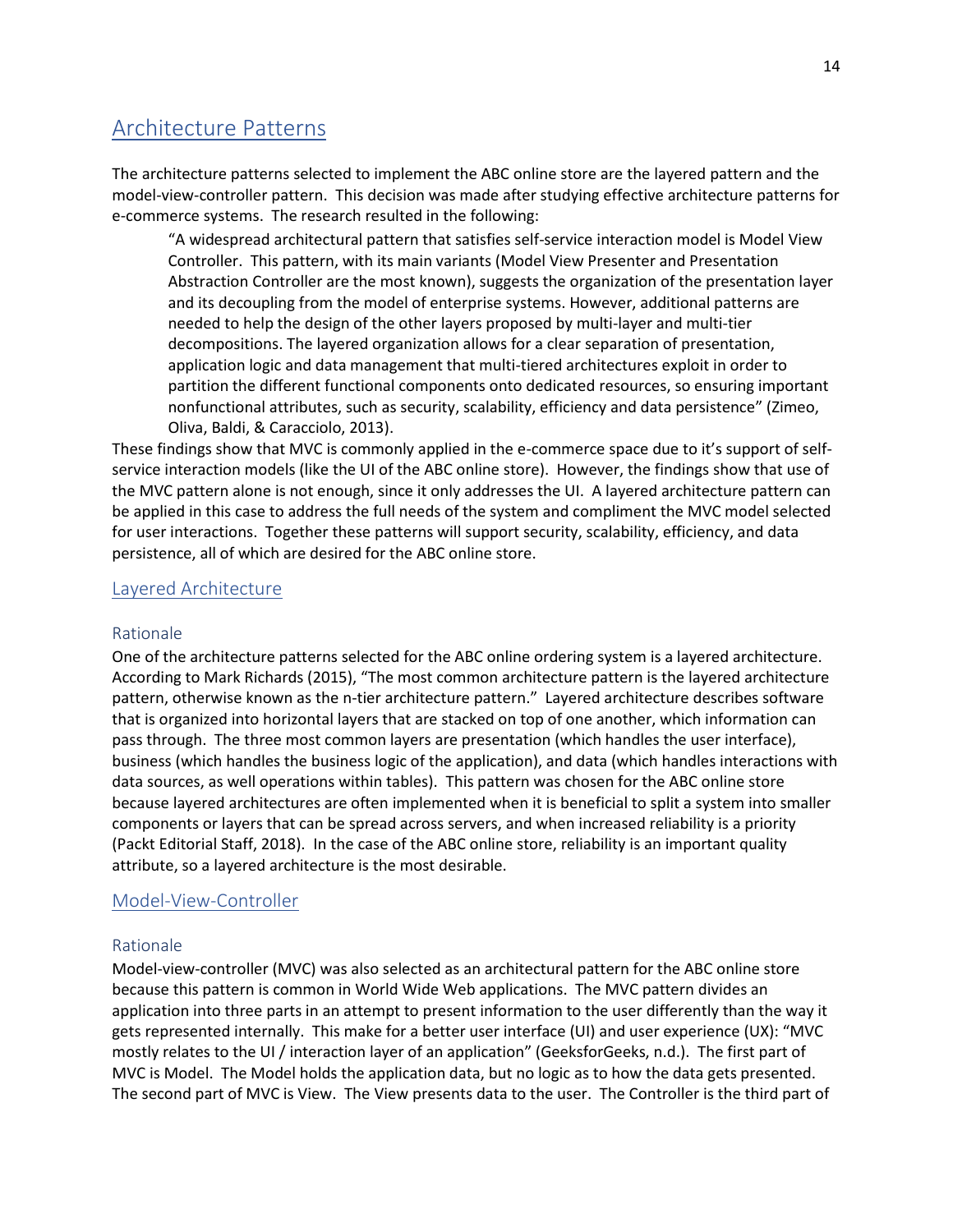MVC, and serves as an intermediary between the Model and the View. The Controller listens for event triggers from the View in order to call the correct associated method on the Model. An event may be something as simple as a mouse click from the user. This pattern is beneficial in e-commerce applications, as is organizes the presentation layer and makes for an engaging UI.

## <span id="page-14-0"></span>Design Patterns

## Prototype

When a user asks for more specific information about an item in the ABC online store, the application can "gather that information by instantiating the objects at predefined intervals and keep them in a cache, when an object is requested, it is retrieved from cache and cloned. When the legacy database is updated, discard the content of the cache and re-load with new object" (Kulkarni, Patil, Rane, & Meshram, 2012). This pattern is based on the ability to copy an object, rather than creating a new one from scratch, which saves time and leads to a better user experience.

### Singleton

An example of a singleton in the ABC online store system is a database connection. A singleton pattern is used when a class will only be instantiated once. It is a simple pattern that allows a class to be defined. According to GeeksforGeeks (n.d.), "A singleton class shouldn't have multiple instances in any case and at any cost. Singleton classes are used for logging, driver objects, caching and thread pool, database connections."

#### Observer

In the ABC online store system, the observer design pattern can be used to notify a user as their items move throughout different stages of the shipping process (Kulkarni, Patil, Rane, & Meshram, 2012). The pattern can also be used to notify users of item availability. The observer pattern defines a dependency between objects so that dependents are notified when an object changes state (GeeksforGeeks, n.d.).

### Iterator

The iterator pattern is used to iterate through objects. In the case of the ABC online store the iterator pattern can be used to traverse through the item list while a customer is searching for an item (Kulkarni, Patil, Rane, & Meshram, 2012).

### State

This pattern is used when the behavior of an object changes based on its state. In the ABC online store, the state of an individual item may change from "available" (before a customer has added the item to their cart), to "in cart" (when the item has been added to the cart), to "purchased" (when the customer has confirmed the purchase and the transaction is complete. The behavior of the item may change throughout these state changes, because it wouldn't make sense for an item in the "available" state to have a behavior called returnItem(). However, returnItem() would make sense for an item in the "purchased" state.

### Session

In the ABC online store system, this design pattern can be used to "maintain the state of the client as a session so that the validations or purchase can be associated with the session pattern" (Kulkarni, Patil, Rane, & Meshram, 2012). This will allow a customer to leave their virtual shopping cart during a session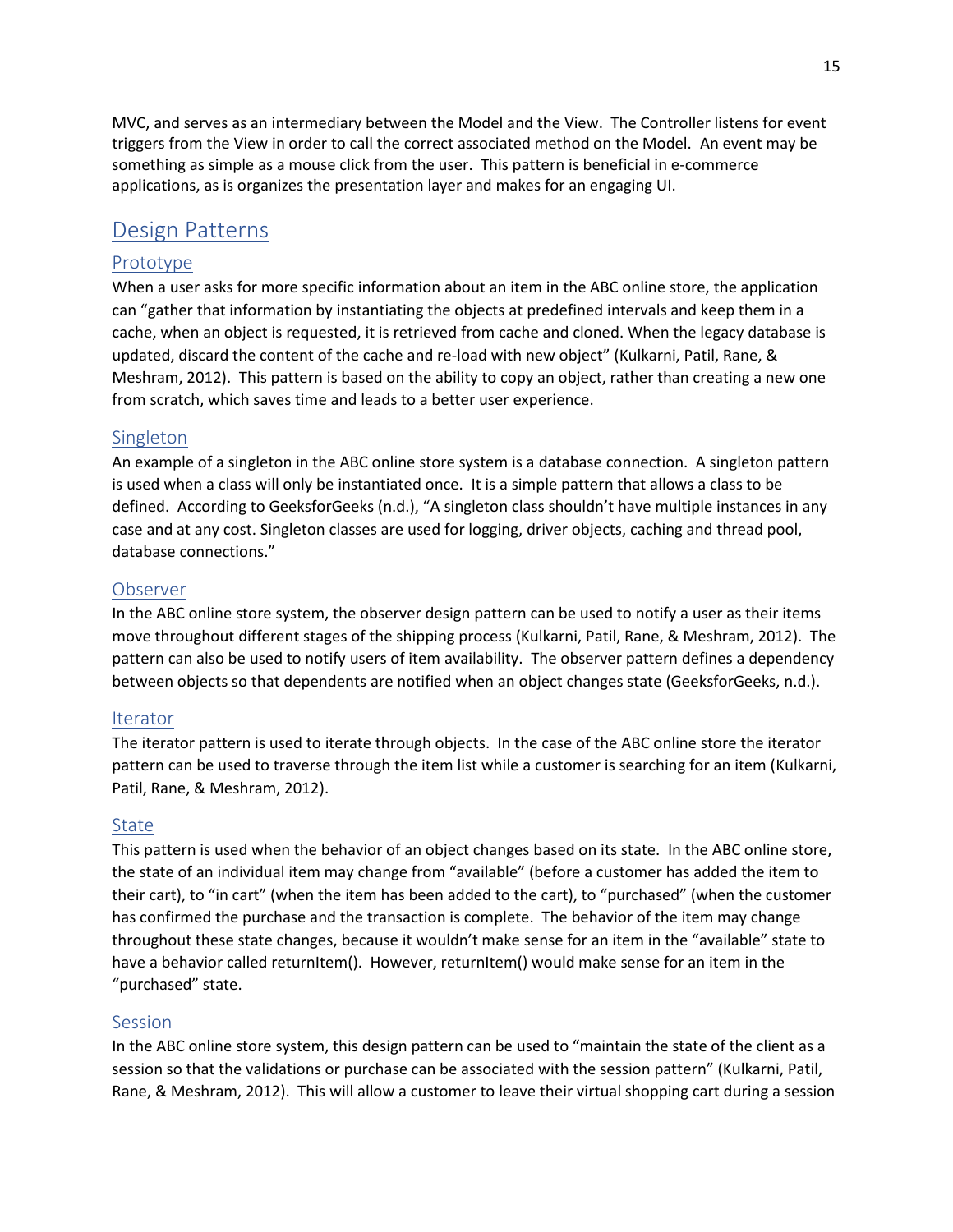to search for more items, but information in their cart will persist when they return to it. This way a customer can continuously leave and return to their cart in the same session until they are ready to check out.

### **Transaction**

This pattern is a template for payment transactions and can be used in the ABC online store when a customer is ready to checkout with their shopping cart (Kulkarni, Patil, Rane, & Meshram, 2012).

### Memento

This pattern uses checkpoints to restore the state of an object to a previous state. This is beneficial in the ABC online store when a user hits the Undo or Back button. In this case, the previous state of the object would be restored (Kulkarni, Patil, Rane, & Meshram, 2012).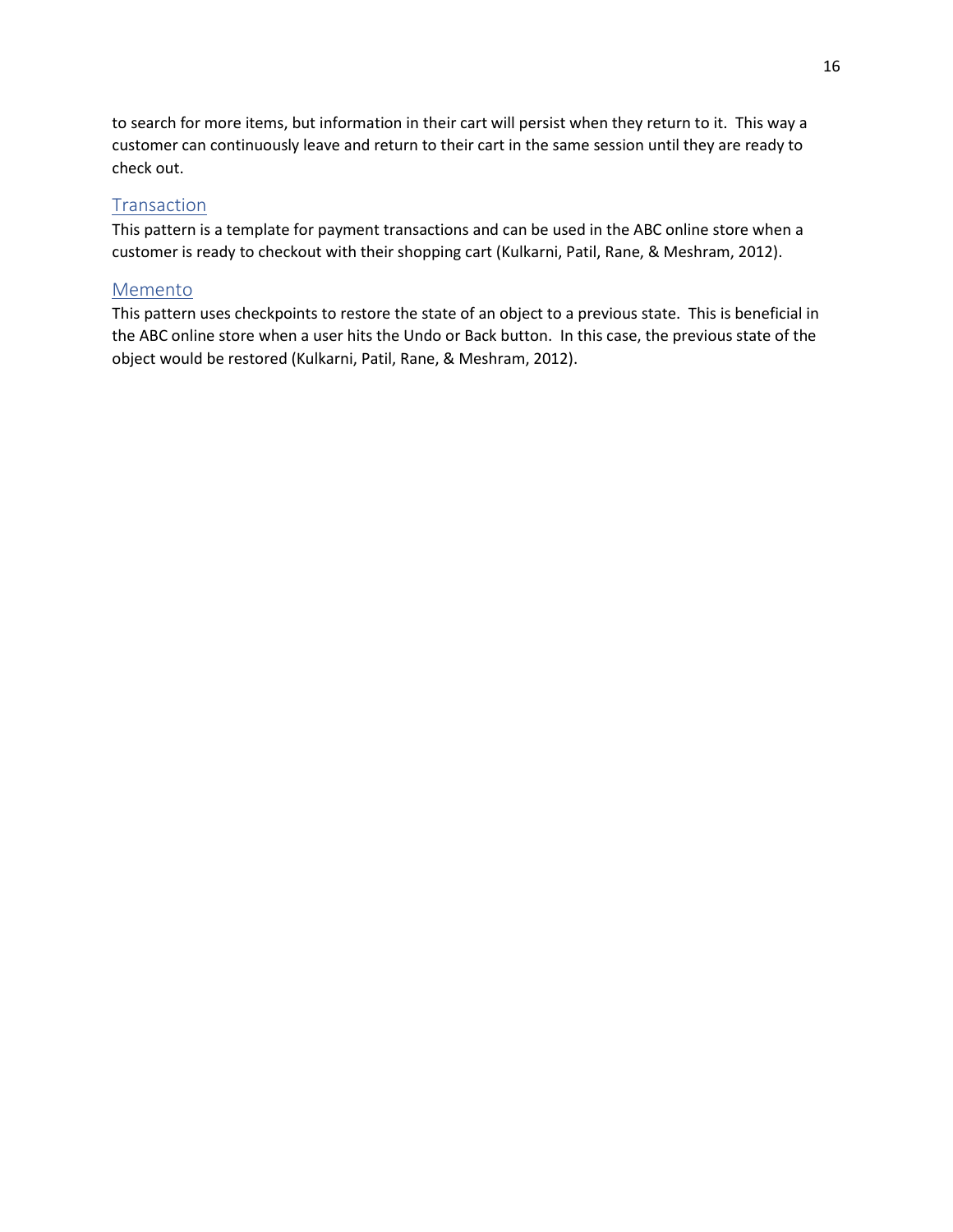### <span id="page-16-0"></span>Resources

- Bavota, G., Dit, B., Oliveto, R., Di Penta, M., Poshyvanyk, D., & De Lucia, A. (2013). An empirical study on the developers' perception of software coupling. 5th International Conference on Software Engineering (ICSE), Software Engineering (ICSE), 2013 35th International Conference On, 692– 701. https://doi-org.proxy-library.ashford.edu/10.1109/ICSE.2013.6606615
- Dooley, J. F. (2017). Software development, design, and coding: With patterns, debugging, unit testing, and refactoring (2nd ed.). Retrieved from https://www.vitalsource.com/
- Du Bois, B., Demeyer, S., & Verelst, J. (2004). Refactoring improving coupling and cohesion of existing code. 11th Working Conference on Reverse Engineering, Reverse Engineering, 2004. Proceedings. 11th Working Conference on, Reverse Engineering, 144–151. https://doiorg.proxy-library.ashford.edu/10.1109/WCRE.2004.33
- GeeksforGeeks. (n.d.). Design Patterns. Retrieved January 20, 2020 from https://www.geeksforgeeks.org/mvc-design-pattern/
- Gielen, F. (n.d.). What is the ADD Process? Coursera. Retrieved December 10, 2019 from https://www.coursera.org/lecture/iot-software-architecture/what-is-the-add-process-kkO5T
- Haoyu, W., & Haili, Z. (2012). Basic Design Principles in Software Engineering. 2012 Fourth International Conference on Computational & Information Sciences, 1251. Retrieved from http://search.ebscohost.com.proxylibrary.ashford.edu/login.aspx?direct=true&db=edb&AN=86 532662&site=eds-live&scope=site

Indeed.com. (n.d.) Find Jobs. Retrieved January 18, 2020 from indeed.com.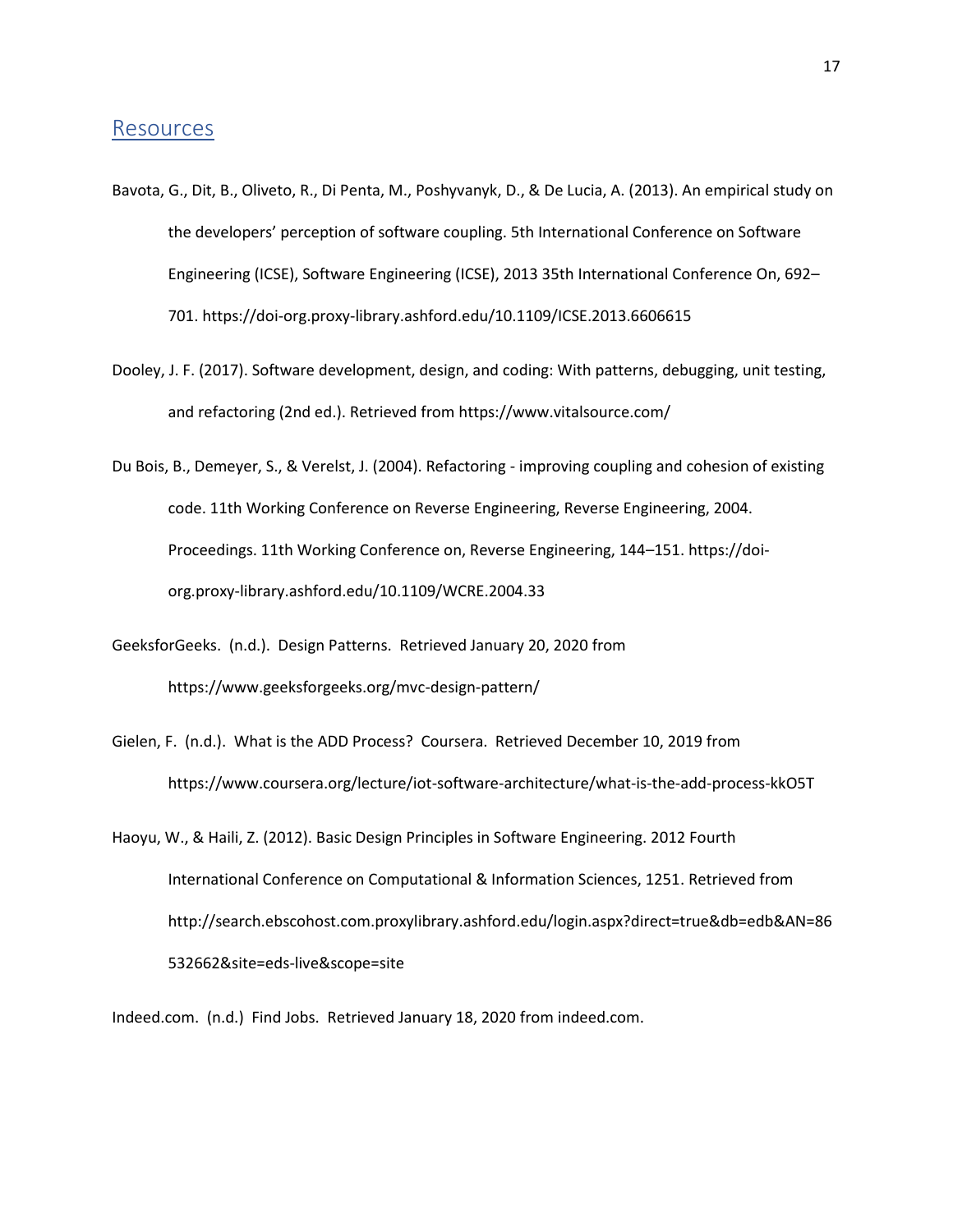- Ingeno, J. (2018). Software architect's handbook: Become a successful software architect by implementing effective architecture concepts. Retrieved from https://www.vitalsource.com/
- Kulkarni, P. S., Patil, S. P., Rane, P. B., & Meshram, B. B. (2012). Use of Design Patterns in E-commerce Application: Survey. International Journal of Advanced Research in Computer Science, 3(1), 447. Retrieved from http://search.ebscohost.com.proxy-

library.ashford.edu/login.aspx?direct=true&db=edb&AN=91876394&site=eds-live&scope=site

- Neill, C. J., Sangwan, R. S., & Kilicay-Ergin, N. H. (2017). A Prescriptive Approach to Quality-Focused System Architecture. IEEE Systems Journal, Systems Journal, IEEE, 11(4), 1994–2005. https://doi-org.proxy-library.ashford.edu/10.1109/JSYST.2015.2423259
- Packt Editorial Staff. (2018). What is a multi-layered software architecture? Retrieved December 21, 2019 from https://hub.packtpub.com/what-is-multi-layered-software-architecture/
- Richards, M. (2015). Software Architecture Patterns. O'Reilly Media, Inc. Retrieved December 21, 2019 from https://www.oreilly.com/library/view/software-architecturepatterns/9781491971437/ch01.html
- Spencer, L. D., and Richards, S. H. (2015). Reliable JavaScript: How to Code Safely in the World's Most Dangerous Language, John Wiley & Sons, Incorporated. ProQuest Ebook Central, http://ebookcentral.proquest.com/lib/ashford- ebooks/detail.action?docID=4040657.
- Swan, J., Adriænsen, S., Barwell, A. D., Hammond, K., & White, D. R. (2019). Extending the "Open-Closed Principle" to Automated Algorithm Configuration. Evolutionary Computation, 27(1), 173–193. https://doi-org.proxy- library.ashford.edu/10.1162/evco\_a\_00245